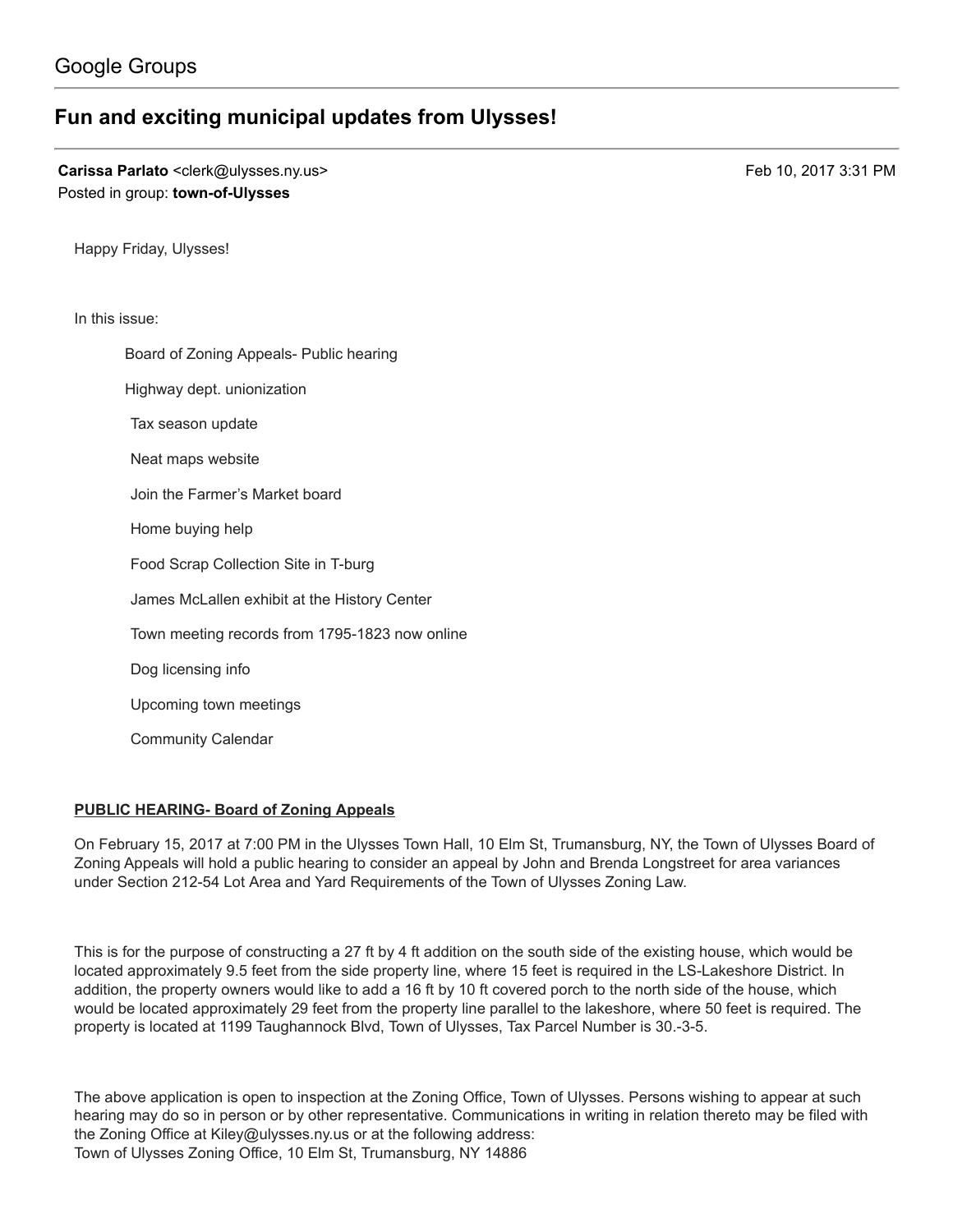## HIGHWAY DEPT HAS UNIONIZED

On January 25, 2017 the Town of Ulysses recognized Teamsters Local 317 as the representative for the Highway Department employees, in the classifications of Deputy Highway Superintendent, Motor Equipment, Mechanic and laborer.

## TAX SEASON UPDATE

The deadline for Town & County tax payments without a penalty was Jan. 31. You can confirm that your payment was received via our on-line service, Tax Glance. Link to that here:

[http://www.ulysses.ny.us/departments/dept-clerk/.](http://www.ulysses.ny.us/departments/dept-clerk/) Taxes may still be paid but now include a 1% penalty. That will increase to 2% + \$1 as of March 1.

## MAPPING TOMPKINS

Check out the Mapping Tompkins page for all sorts of interesting and useful maps – find your school district, a list of area cemetery records, where and when to see the best flowers blooming and so much more at https://geo.tompkins[co.org/sites/mapgallery/](https://geo.tompkins-co.org/sites/mapgallery/) .

## FARMERS MARKET

The Trumansburg Farmer's Market board is currently seeking applicants to fill some vacancies. The board currently meets once/month on Mondays. For more information, contact Suse Thomas at [mssuse.thomas@gmail.com](mailto:mssuse.thomas@gmail.com) or visit the website at [http://tburgfarmersmarket.com/.](http://tburgfarmersmarket.com/)

## HOMEBUYING HELP FOR FIRST-TIME BUYERS

If you are interested in buying a home but don't know where to start, the Homebuyer Class at Ithaca NHS can help. Participants get a free copy of their credit report and everyone has access to free one-on-one support during the purchase process. ALSO, INHS offers down payment and closing cost assistance to first-time buyers in Cayuga, Chemung, Cortland, Schuyler, Seneca, Tioga, and Tompkins Counties! The March class starts Thursday, March 9 and runs weekly until March 30. Email [hbe@ithacanhs.org](mailto:hbe@ithacanhs.org) for more information or visit [www.ithacanhs.org](http://www.ithacanhs.org/)

# FOOD SCRAP COLLECTION SITE AT VILLAGE DPW

Residents can drop off their food scraps at the Trumansburg Village Department of Public Works Site (on Corey Street behind the Farmer's Market) on Saturdays from 9-12 noon.

A free food scraps recycling toolkit, including a kitchen caddy, compostable liners, and a transport container can be picked up at any drop spot or the Solid Waste Division office in Ithaca. The program accepts food scraps, including meat, bones, and dairy products, as well as paper towels and napkins, and offers residents a convenient way to reduce their trash disposal costs. Read the full press release at: [https://recycletompkins.org/data/2\\_New\\_Drop\\_Spots\\_Open.pdf](https://recycletompkins.org/data/2_New_Drop_Spots_Open.pdf)

## ULYSSES/ JAMES McLALLEN EXHIBIT AT THE HISTORY CENTER

Town Historian, John Wertis, and History Center Outreach Coordinator, Ksenia Ivanova, have just installed an exhibit titled "The ABC of James McLallen's Ulysses" that involves documents, photographs, and artifacts from the early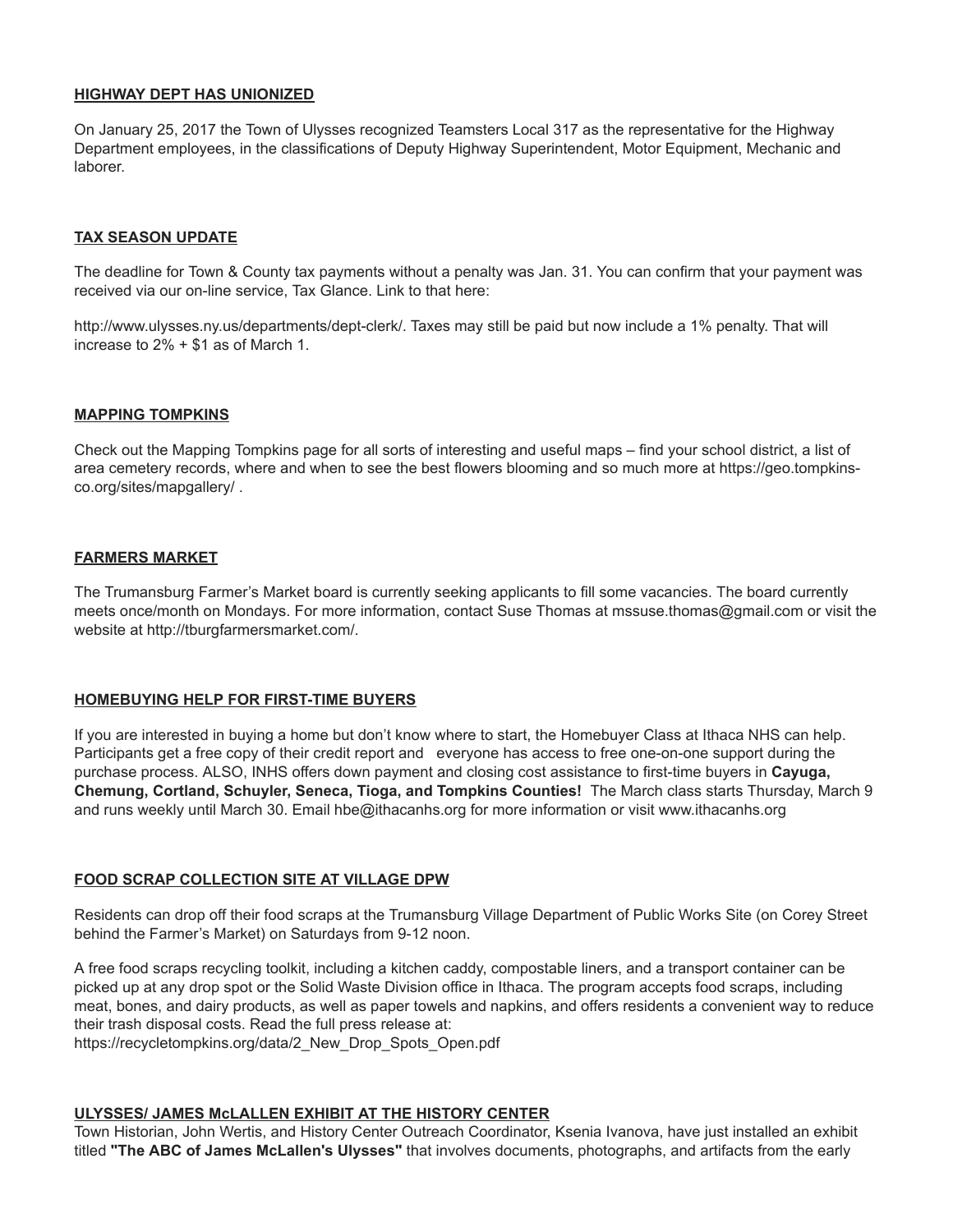1800's. The exhibit will be on display until April 2017. You can find out more information, including history center hours, at <http://www.thehistorycenter.net/> .

## TOWN MEETING RECORDS FROM 1795-1823 NOW ONLINE

Recently, Town Historian John Wertis was able to obtain an electronic copy of Town Meeting Records for the Town of Ulysses from 1795-1823 from the Rare Books Collection at Cornell. We have made these records available on our website. Check out what Town government looked from the very start – including ordinances on stray cattle! <https://lfweb.tompkins-co.org/WebLink/10/doc/7377/Page1.aspx> . A print copy is also available in the Town Clerk's office.

## DOG LICENSING

Did you know that every dog over four months old, owned or harbored in New York State for longer than 30 days, must be licensed in the town, city or village where the dog is being harbored (with a few exceptions)?

When you license your dog, you help support the spay and neuter program, help control the spread of rabies, and provide a way to be reunited with your pet if he or she gets lost.

Please visit our website or drop in to the Clerk's office for a dog licensing form – or pick one up for a neighbor! <http://www.ulysses.ny.us/departments/dept-clerk/clerk-dog-control/>

## UPCOMING TOWN MEETINGS: (All are open to the public and meet at the Town Hall)

All town meetings are held at the town hall at 10 Elm St., Trumansburg, unless noted otherwise.

For agendas and other meeting information, click on the event on the calendar here: [http://ulysses.ny.us/calendar/?](http://ulysses.ny.us/calendar/?category=Government) category=Government

# DON'T FORGET ABOUT OUR COMMUNITY CALENDAR!

Looking for activities for the kids over winter break? Check our community calendar at <http://www.ulysses.ny.us/calendar/>. You can also submit your own events.

------------------------------------------------------------------------------------------------------------------------------

Forward this message to anyone else that you think would be interested. We'd love to connect with more residents. To send questions or comments, or be removed from this list, please e-mail [clerk@ulysses.ny.us](mailto:clerk@ulysses.ny.us)

----

Best, Carissa Parlato Ulysses Town Clerk Office hours: 8am-4pm, M-F (After hours by appt.) 10 Elm St. Trumansburg NY 14886 P. (607)387-5767, ext. 221 F. (607)387-5843